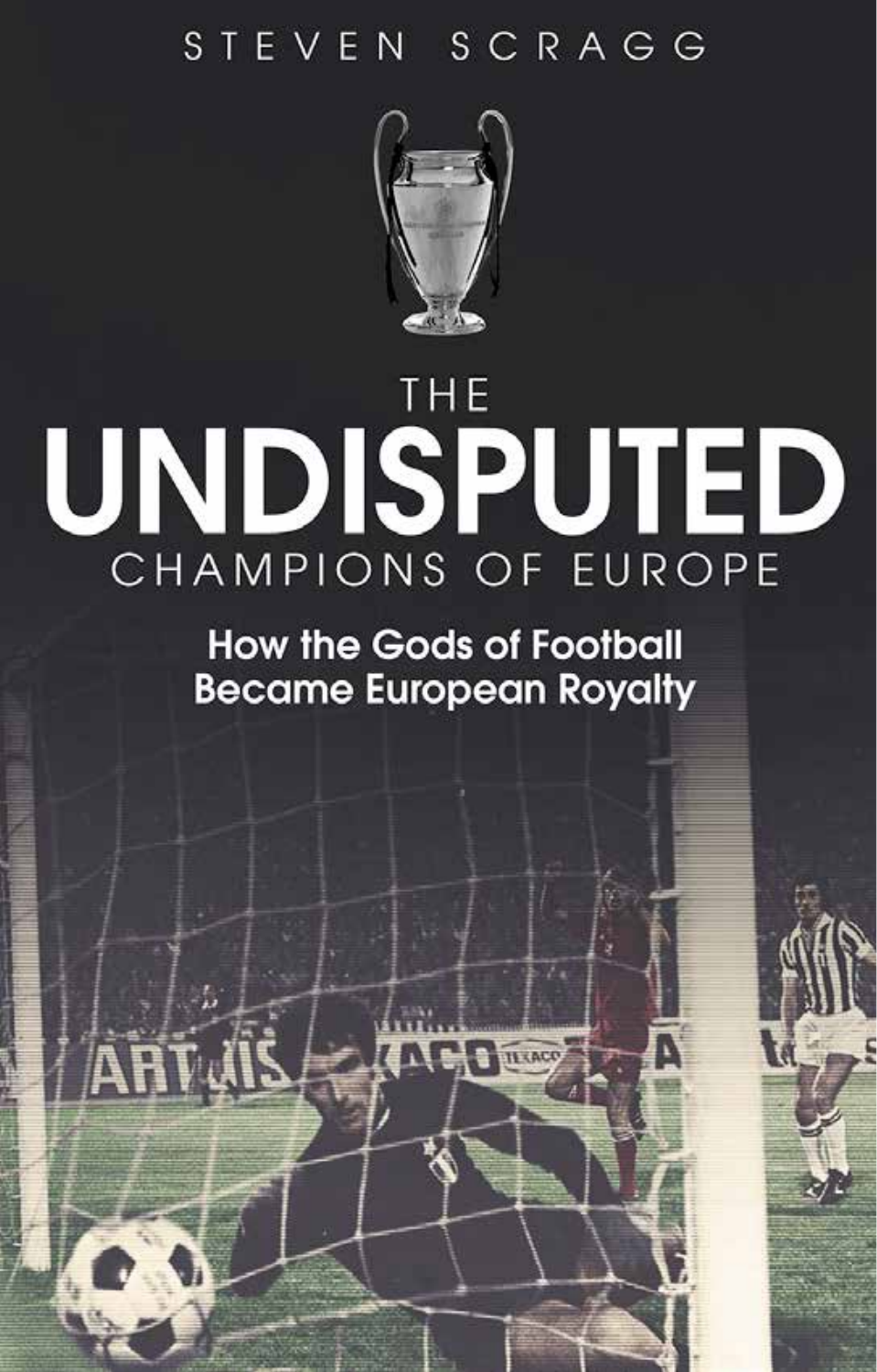# THE. UNDISPUTED CHAMPIONS OF EUROPE

How the Gods of Football **Became European Royalty** 

#### STEVEN SCRAGG

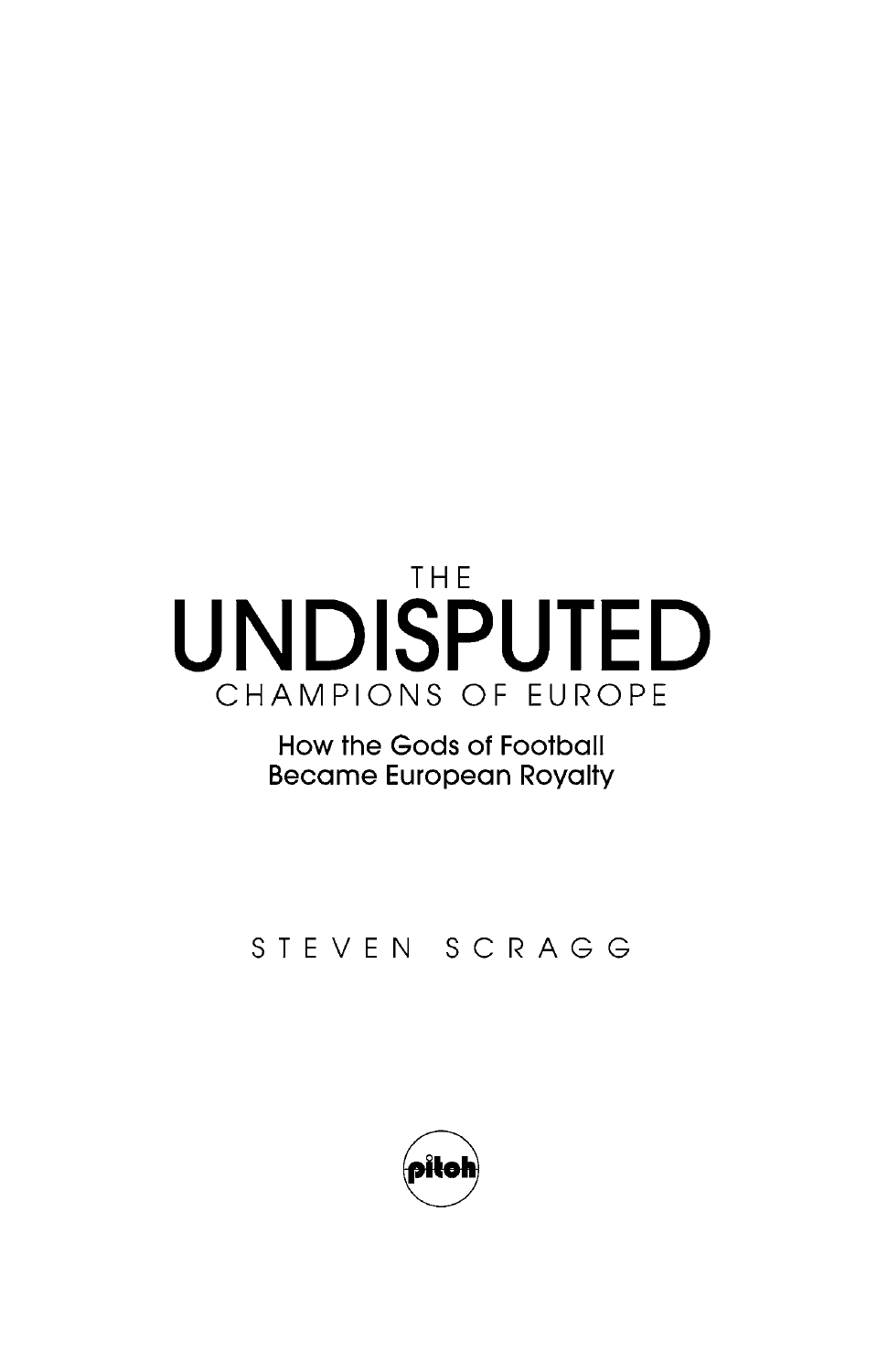## **Contents**

|     | Acknowledgements 8                                                                                         |
|-----|------------------------------------------------------------------------------------------------------------|
|     |                                                                                                            |
| 1.  | Who Do You Think You Are? 17                                                                               |
| 2.  | Hampden Park, 1960 29                                                                                      |
| 3.  | A Team of Light 38                                                                                         |
| 4.  | Milanese Magic 48                                                                                          |
| 5.  | Immortals79                                                                                                |
| 6.  | 1968/69 – The Shifting Tectonic Plates of<br>the European Cup. $\dots \dots \dots \dots \dots \dots \dots$ |
| 7.  | Lowlands Uprising. 114                                                                                     |
| 8.  | Bavarian Bravado 126                                                                                       |
| 9.  | With Such Simplicity, the European Cup<br>Surely is Won $\ldots \ldots \ldots \ldots \ldots \ldots 139$    |
| 10. | Midland Bank. 165                                                                                          |
| 11. | With or Without Keegan 226                                                                                 |
| 12. |                                                                                                            |
| 13. | The Years of the Ban. $\ldots \ldots \ldots \ldots \ldots 253$                                             |
| 14. | Belgrade Calling. 277                                                                                      |
| 15. | The Holy Grail 287                                                                                         |
|     | Afterword: A Super League of Their Own. 309                                                                |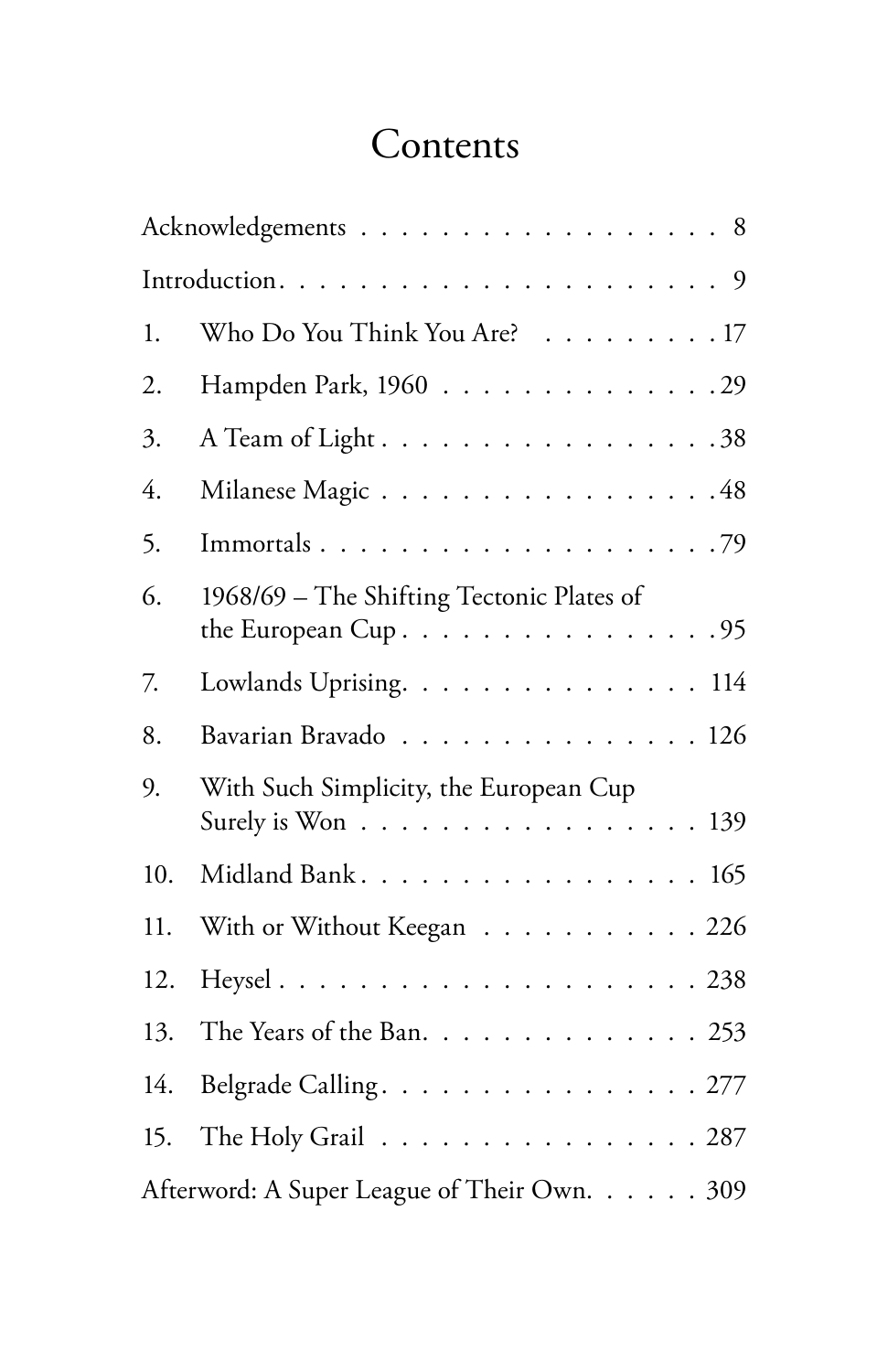1

### Who Do You Think You Are?

IT WAS within the pages of the French sports weekly *Le Miroir des sports* in 1934 that Gabriel Hanot suggested football's future lay within the concept of a cross-border European club competition. Not a cup competition, but a league.

Hanot had put plenty of thought into his idea. Under his plan, the top two teams in each national league would advance to a pan-European league for the following season before returning to domestic duties 12 months later, replaced in Hanot's league by two more teams per nation from the previous various domestic campaigns.

Some 87 years later, football threatened to tear itself apart all in the name of a cross-border Super League. Nothing in the sport is as new as you might think it to be.

While there had been a series of other attempts to create compelling cross-border competitions before, the Mitropa Cup being the most cohesive entity, the concept of challenge games between teams from different nations can be traced back to a time before the inception of league systems.

Added to this, as soon as football had gained organised traction in most industrialised nations it did not take long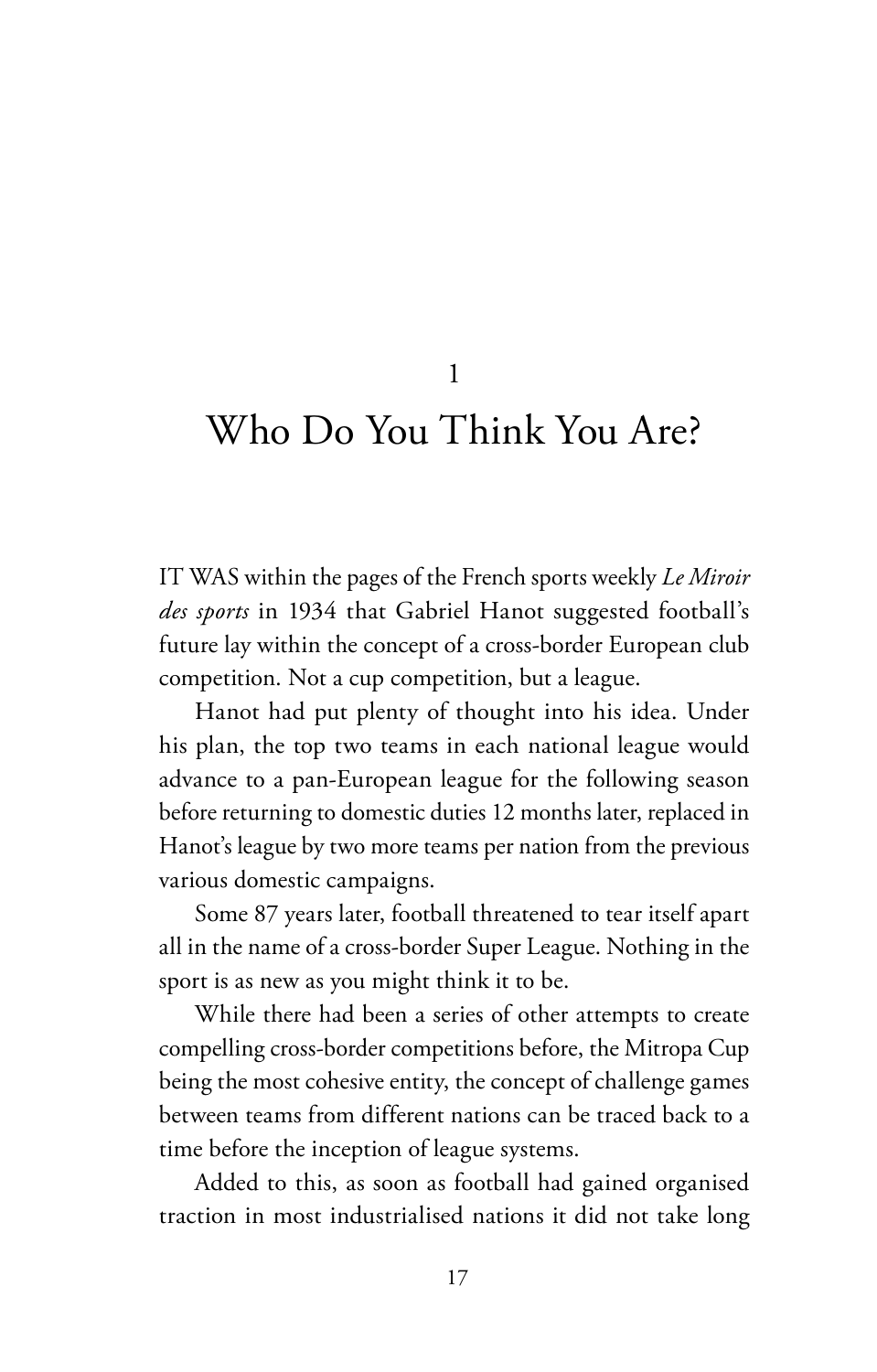before touring clubs set off to conquer others. Rather than love thy neighbour, it was a case of beat thy neighbour, while also enjoying the gracious hospitality on offer.

By 1887, Aston Villa and Hibernian were facing off in the self-proclaimed 'World Championship', the first of a cluster of games that was eventually contested by England and Scotland's respective league champions.

In the 20th century, 1909 and 1911 saw the playing of the Sir Thomas Lipton Trophy in Turin, which was comfortably won on both occasions by West Auckland, the second of these successes coming with a 6-1 victory against Juventus. Classed as an international tournament by some football historians, it was even dramatised by Tyne Tees Television in 1982, in a production entitled *The World Cup: A Captain*'*s Tale*, starring Nigel Hawthorne, Dennis Waterman, and Tim Healy, among a list of other fine actors.

Interrupted by the Second World War, beyond his 1934 musings it would take 21 years before a heavily tinkered version of Hanot's vision was put into operation, inspired for launch by a series of high-profile floodlit friendlies during 1953 and 1954.

A game at Molineux particularly caught the imagination, between Wolverhampton Wanderers and Budapest Honvéd in December 1954, which was broadcast live by the BBC. It was the first of a hat-trick of such matches in as many days, the others being West Ham United vs Milan and Chelsea vs Vörös Lobogó, one of the many pseudonyms of the great MTK Budapest.

Wolves were no stranger to games against continental opposition, something they were embracing even before the arrival at the club of Stan Cullis, but the installation of floodlights in 1953 brought with it a new impetus. The evocative feel of a classical European night beneath artificial light was broadcast live to the nation, while 55,000 spectators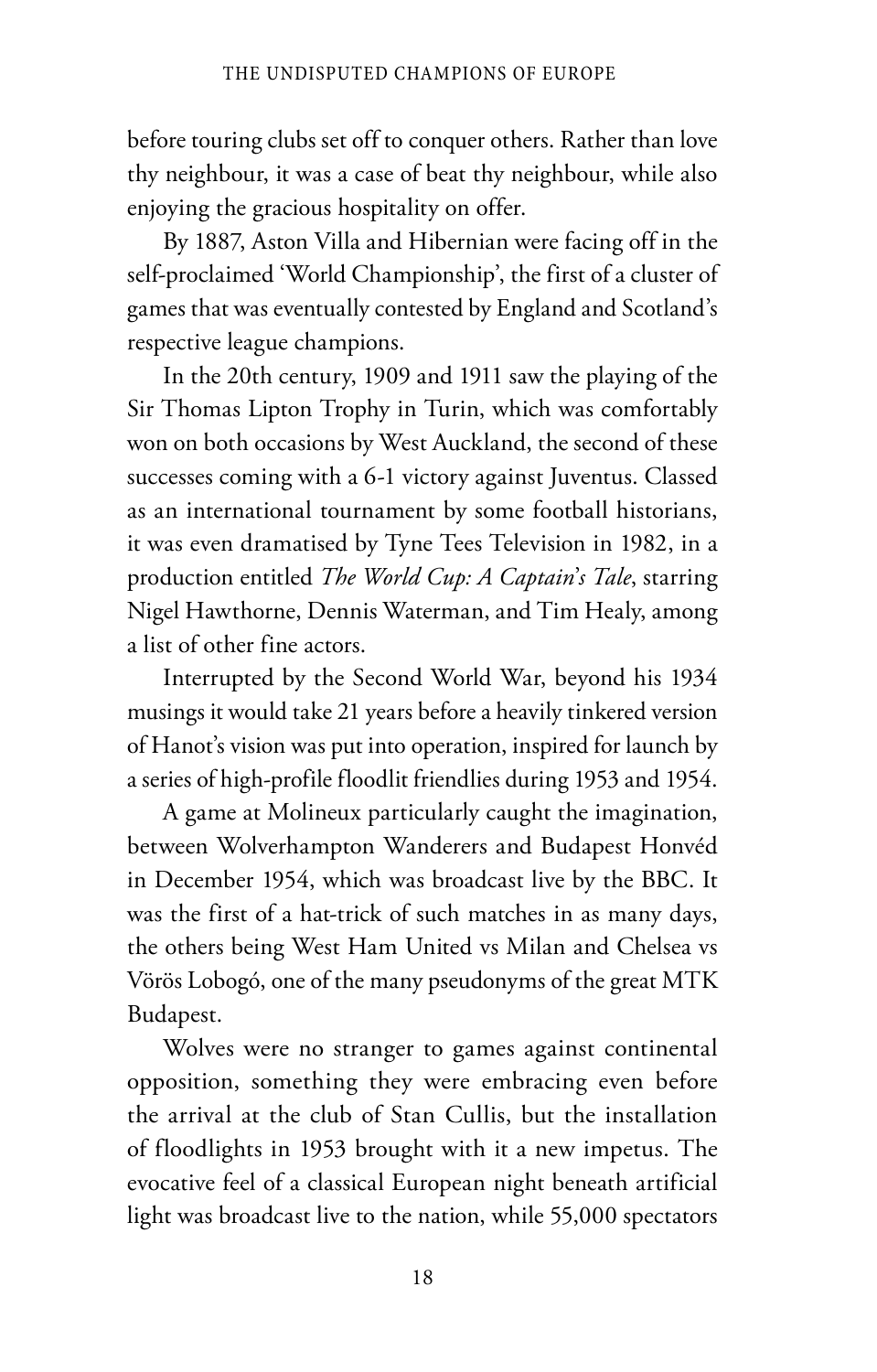clicked through the Molineux turnstiles to drink in the experience for themselves. A month earlier, the visitors had been Spartak Moscow. These were games which ensured the floodlights soon paid for themselves.

Put into context, in an era in which the FA Cup was of vital importance and enjoyed massive popularity, two months later, when Wolves welcomed Charlton Athletic to Molineux in the fifth round on a Saturday afternoon, there were 6,000 fewer paying customers than there had been for their friendly against Honvéd. Even the visit of Arsenal in the fourth round had attracted a smaller gate than the great Hungarians did.

Classed by many as an unofficial world championship match, Wolves' victory against a team which boasted the presence of six members of the Hungarian national team who had helped to defeat England 6-3 at Wembley a little under a year earlier, was used as irrefutable proof of English football's continued imperialism over the game.

Hanot and others were less convinced and renewed their calls for a Europe-wide cup competition, imploring that one game on a far from perfect English winter pitch was not representative of a footballing summer of pomposity. What Wolves really needed to do was to travel to Budapest, Moscow, and Milan, and show that they could do it there too.

What Honvéd brought with them was an air of mystique, these games coming eight years after Dynamo Moscow's magnificent British tour, during which they faced Chelsea, Cardiff City, Arsenal, and Rangers.

While the British public were certainly displaying an appetite for matches against mysterious continental opposition, the bureaucrats who ran the game had other ideas. The English and the Scottish, notorious when it came to bristling at new ideas, had only relented to re-joining FIFA in 1946, along with the Irish and Welsh associations, having been in exile since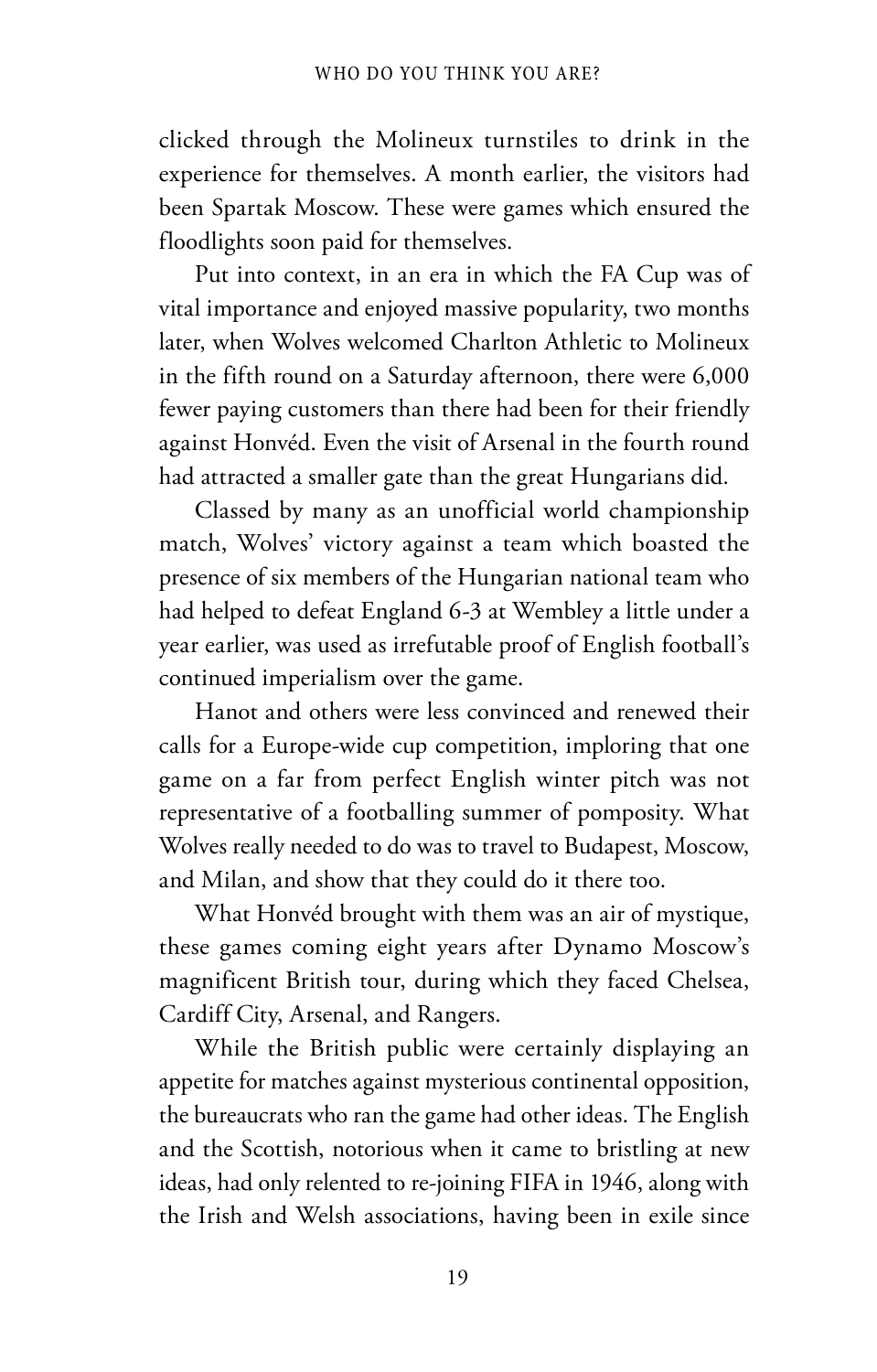1928. Nor had this been the first time the home nations had walked away from the world game's governing body.

Hanot had argued against this exile but it was with it in mind in 1934 that he would have his work cut out in obtaining the involvement of British clubs for his European league. A prickly yet visionary character, he had been a fine footballer in his own right then later the coach of the French national team, and turned his hand to journalism too, becoming the editor of the influential newspaper *L'Équipe*, where he anonymously lambasted his own management in print.

Finally the European Cup was born, proposed to the UEFA congress of March 1955 and ratified the following month. In Jacques Ferran, Hanot had found a kindred footballing spirit, and together they are credited as the founding fathers of the tournament, Hanot driven by his long-held vision and Ferran by the notion that South America had beaten Europe to the punch in creating a continental club competition of purpose.

For their knowledge, passion, commitment, and administrative skills, Hanot and Ferran would be at the forefront of *L'Équipe*'*s* organisation of the first half-decade of the European Cup.

Up and running for the 1955/56 season, true to form, English football shunned the new venture, with the champions Chelsea being pressed not to take part. Not until the era of the Champions League would Stamford Bridge host games from Europe's premier tournament.

With the first five years of the European Cup operating on an invitational basis, when the Scottish champions Aberdeen followed the example of Chelsea in turning down their opportunity to take part, it eventually fell to fifth-placed Hibernian to accept the invitation.

Progressives in British football might have been in the minority, but those who were sold on the idea were in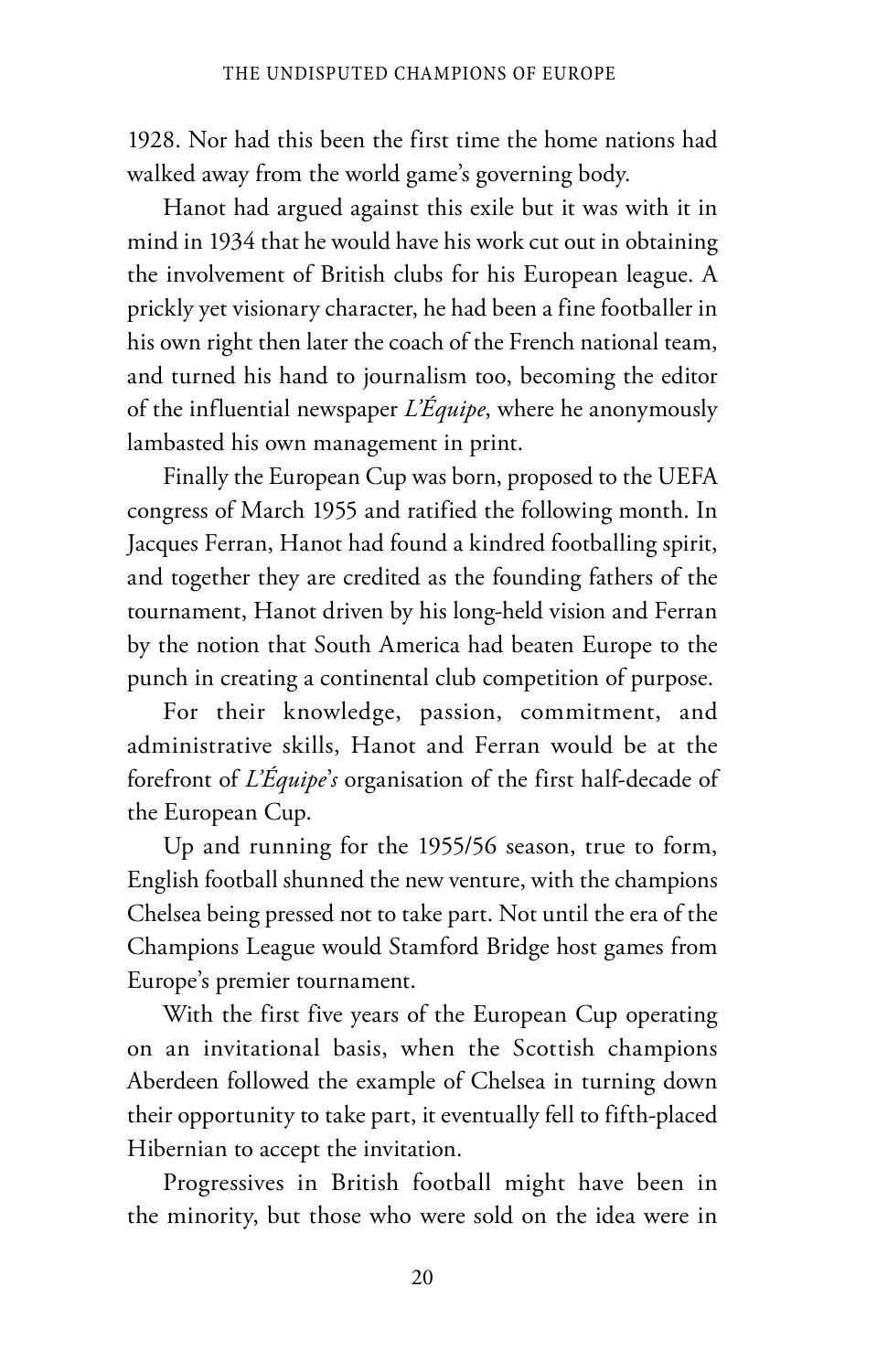possession of great influence. At Wolves, Stan Cullis was under no illusions just how important the infant European competition was, and how combined with increasing television interest the future was plain to see. Manchester United's Matt Busby was another to be attracted to the challenge.

Up to this point, English football had been quite happy with its position as the givers of the game to the world, spreading the word as part of the industrial revolution and being the benevolent missionaries, drifting through all manner of global seaports, building railway systems and raiding the natural resources of countless nations, while leaving them the gift of football as recompense.

The problem came when many of those nations took to football with a skill, zeal, thirst and vision that often superseded the motherland. When it came to the Football Association, the British authorities were incensed by movements and inventions such as FIFA, UEFA, the World Cup, European club competition, and the European Championship.

There was an oft-repeated reticence to take part that was nothing short of damaging. As the footballing world turned, the English dug their heels in and refused to be party to these new and unsettling innovations. The FA was not for rocking the boat it felt it had constructed. It looked at the altering landscape and promptly took its ball home.

Difficulties in obtaining the involvement of teams for the inaugural European Cup was not solely confined to the British, however. Of the 16 teams to accept the first wave of invitations, only seven of them were their nation's reigning domestic champions.

Hibs were rewarded for their enthusiasm and would go on to become the first British team to contest a European Cup semi-final, where they were defeated by the enigmatic Stade de Reims.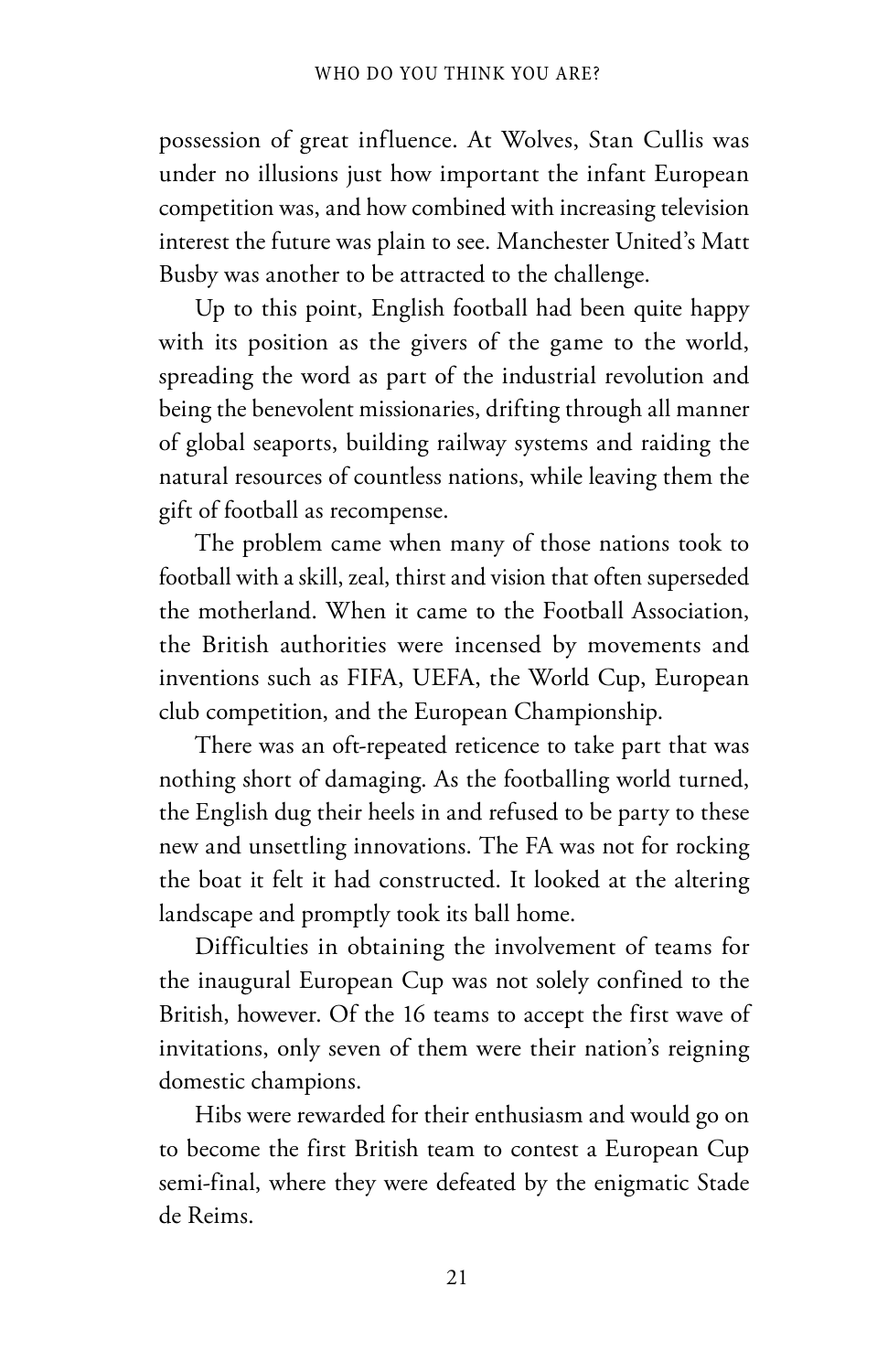Reims would contest the final in 1956, and again in 1959. A team frozen in time, by 1964 they had been shockingly relegated from the French First Division just two years beyond the last of their six league titles, from where they would sink into semi-obscurity. They have periodically returned to the top flight but also suffered a 33-year exile during which they almost ceased to exist, befalling liquidation and embracing rebirth in 1992.

In the formative years of the European Cup, however, Reims were the essence of French football, boasting the skills of Raymond Kopa, a player so impressive that Real Madrid would swoop for him beyond the 1956 European Cup Final.

After three glory-laden years at the Santiago Bernabéu Stadium, Kopa made the return transfer to Reims after the two teams had again faced one another in the 1959 European Cup Final. He would remain dedicated to the club for the remainder of his career, even sticking with them in relegation.

Kopa was not the only legendary figure to star for Reims. To cushion the blow of his transfer to Madrid, Just Fontaine arrived from Nice, while they were also served with distinction by Dominique Colonna, Roger Marche, Robert Jonquet, Armand Penverne, Jean Vincent, and Roger Piantoni. For a while, they also had the future French national team manager Michel Hidalgo.

One of the great enigmas of European football, these two European Cup Finals came within the eye of the Reims storm. Those six league titles were won within a 14-season span, between 1948/49 and 1961/62, a period in which they also won the Coupe de France twice.

Shining brightly for a decade and a half, the way they faded was stunning, but in 1956 they came desperately close to setting an alternative landscape to the one that Madrid sculpted. Twice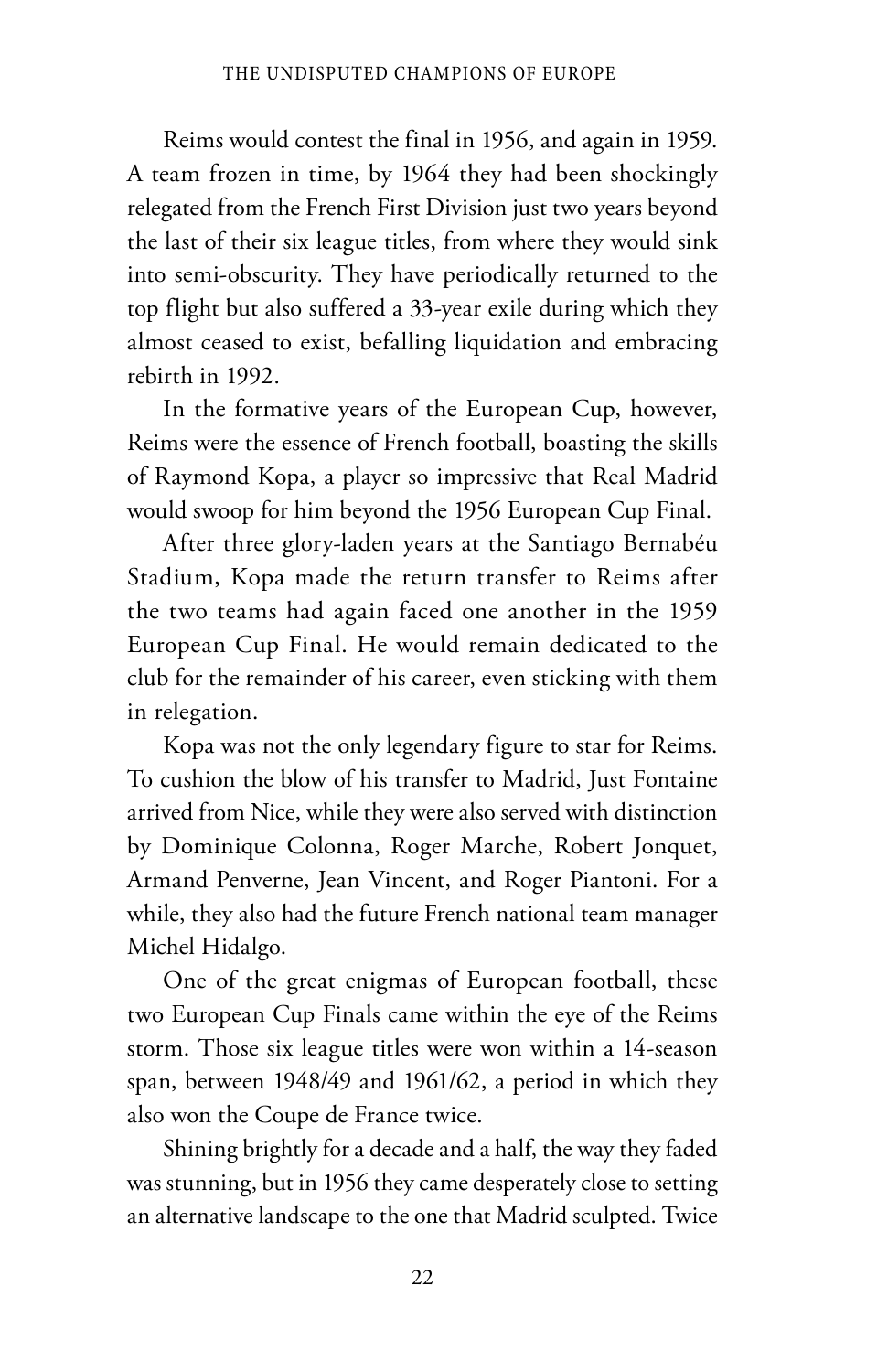leading the first European Cup Final, Reims disorientated Madrid in the opening ten minutes at the Parc des Princes, cutting a swathe through the Spanish side's defence.

Michel Leblond became the first European Cup Final goalscorer, catching out Juan Alonso at his near post with only six minutes on the clock, while it was a gift from the Madrid goalkeeper that handed Janusz Templin the second goal just four minutes later. By the half-hour mark the scores were level, Alfredo Di Stéfano slamming one in from close range after an intricate build-up, and Héctor Rial doing likewise 16 minutes later.

Hidalgo restored Reims's lead shortly after the hour, with a glancing header, yet within five minutes Marquitos had claimed a fortuitous equaliser. From there, Madrid ended the game the stronger of the two teams and it fell to Rial to strike the winning goal.

Madrid's success in the first European Cup Final came by the narrowest of margins, leading only after scoring the winning goal and having trailed for a third of the game. Fate smiled upon them and they used that momentum to take advantage for the next four years.

It had not been the only sliding door that Madrid had worked their way through in that inaugural European Cup campaign, as in the quarter-final against Partizan, a 4-0 firstleg victory was very nearly overturned in the second leg, when the Yugoslavs won 3-0. The two teams would later face one another again, in the 1966 final.

Another massive set of games were then played in the semi-final against AC Milan. There was almost 130,000 in attendance at the Santiago Bernabéu for the first leg in what should forever stand as the stadium's record attendance. A 4-2 victory for the hosts left much still to be played for in the return.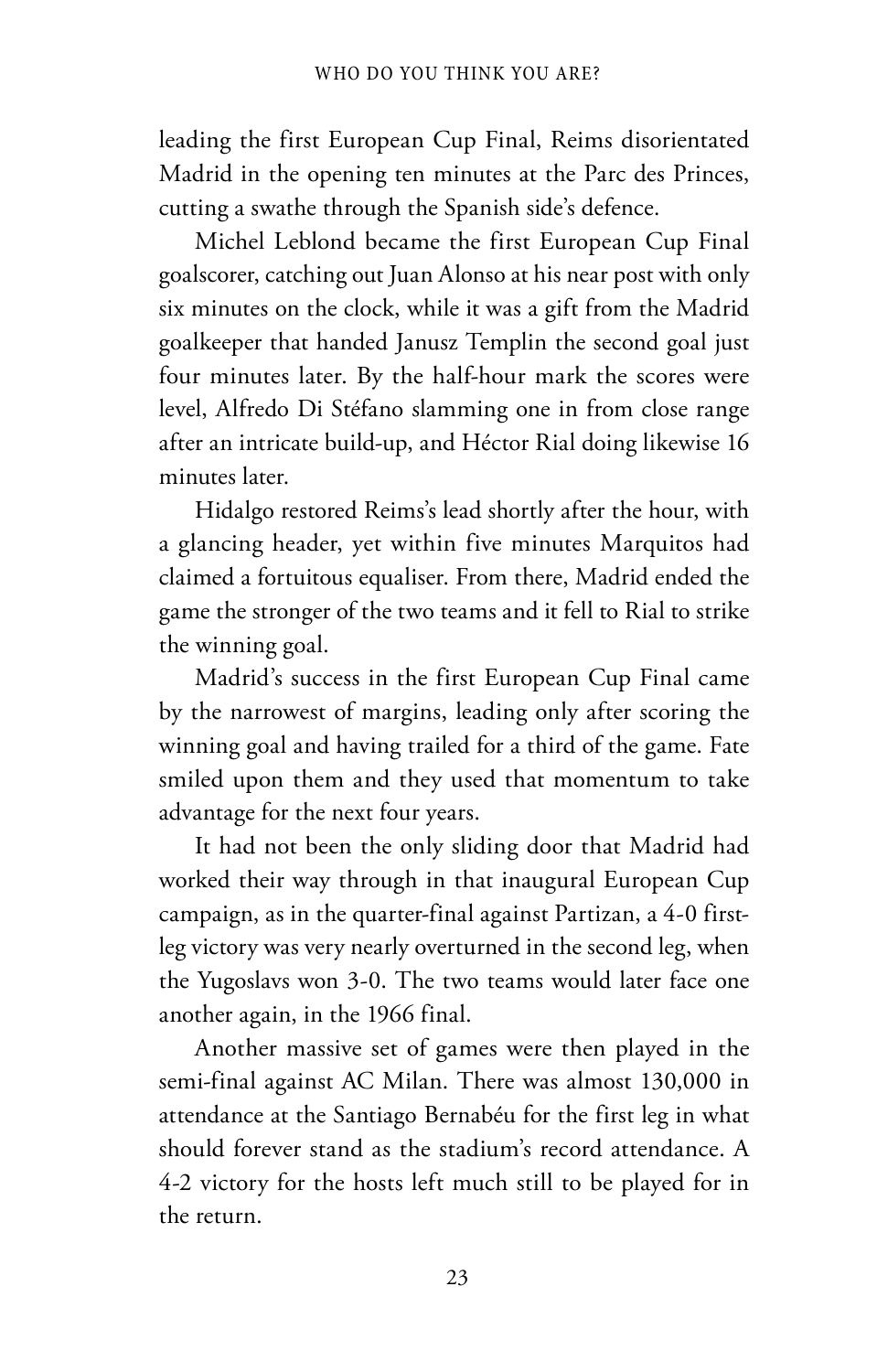European Cup fever was running rampant in the Spanish capital, yet in Milan it was still to fully catch on in terms of enthusiasm. Only 30,000 turned up at the San Siro to see I Rossoneri claw back to within a goal of taking the tie to a play-off match, on an occasion when the Italian champions were awarded two penalties for the vaguest of infringements. A sizeable contingent of travelling Madrid supporters had been in attendance to see their team reach the final.

Three years later, it was less of a contest as Madrid eased to a sedate 2-0 victory over Reims at the Neckarstadion in Stuttgart. The French side never recovered after conceding to Mateos in the first minute, and it was the same player who won yet missed a penalty not long after.

Kopa, given no quarter by his former team-mates, was put out of proceedings for a spell before the interval, falling to an uncompromising challenge from Vincent but eventually returning to limp through the rest of the game.

With Di Stéfano hitting Madrid's second goal, via a low drive from outside the penalty area just two minutes after the restart, it was enough to deflate Reims, who were overrun by their opponents for the remainder.

Again there was a fork in the road on the way to the final, where Madrid could have been deflected away from their stranglehold on the tournament. A family affair, a neighbourhood spat. Atlético Madrid made a wonderful nuisance of themselves, taking the semi-final to a third game, at Real Zaragoza's La Romareda, where they were narrowly beaten 2-1. Reims, too, had diced with an earlier exit when forced to fight back from a 2-0 first-leg reversal against Standard Liège in the quarter-finals.

These formative years of the European Cup were undeniably monopolised by Madrid's successes. Between the two finals won by defeating Reims, they had beaten Fiorentina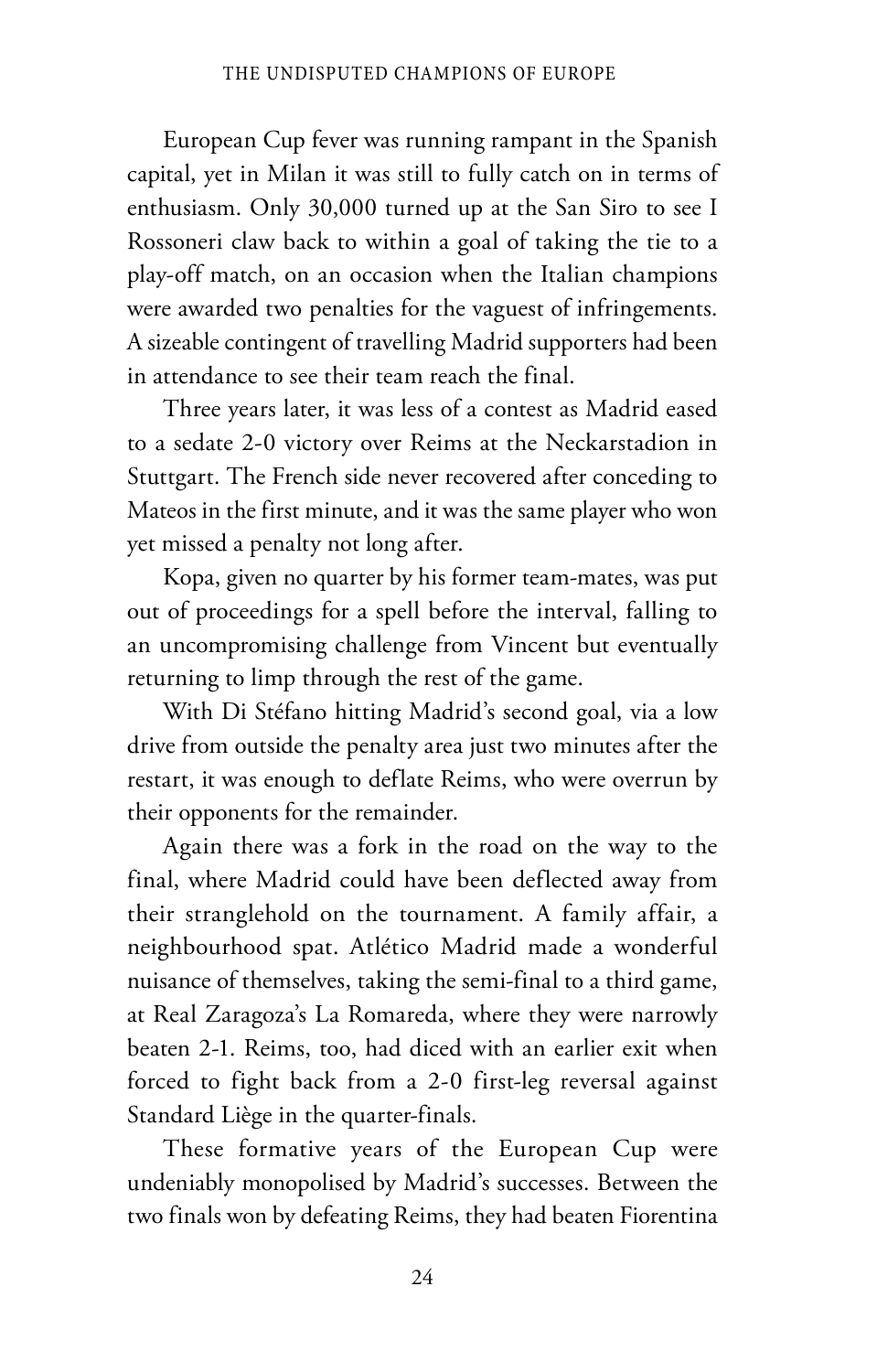in the 1957 final, within the comfort of their own Santiago Bernabéu home, and Milan a year later in a classic final at the Heysel Stadium.

Fiorentina had been stubborn opponents, with their goalkeeper Giuliano Sarti in a determined mood. It took an erroneously awarded penalty to break his resistance midway through the second half, converted by Di Stéfano.

With the entire complexion of the game changing, the Italians were forced to go on the front foot and Alonso was made to work. Yet it was Madrid who struck a second goal, on the breakaway, as Paco Gento clipped the ball over the advancing Sarti when put clean through with 15 minutes left. The unfortunate Fiorentina goalkeeper would return to European Cup Finals and enjoy later success with Internazionale.

For Madrid, it meant the further growth of their burgeoning legend having beaten Manchester United in the semi-final, Matt Busby having ignored the suggestions of English football's rule-makers not to take part. It was where Di Stéfano and Bobby Charlton crossed paths for the first time and an enduring mutual respect was born, on the same pitches that the ethereal Duncan Edwards worked his monochrome and haunting magic.

A year later, at the same stage of the tournament, while Madrid were enjoying a formulaic run to yet another final Manchester United were paired with Milan. Along with seven of his team-mates, Edwards would not play a part, however, each of them victims in the Munich air disaster. The 21-yearold had hung on to life for 15 days until succumbing to his injuries on 21 February 1958.

Forever the committed pencil pushers, the Football Association denied Manchester United the services of Charlton for the semi-final games against Milan, instead insisting he be called to international duty during an era in which club games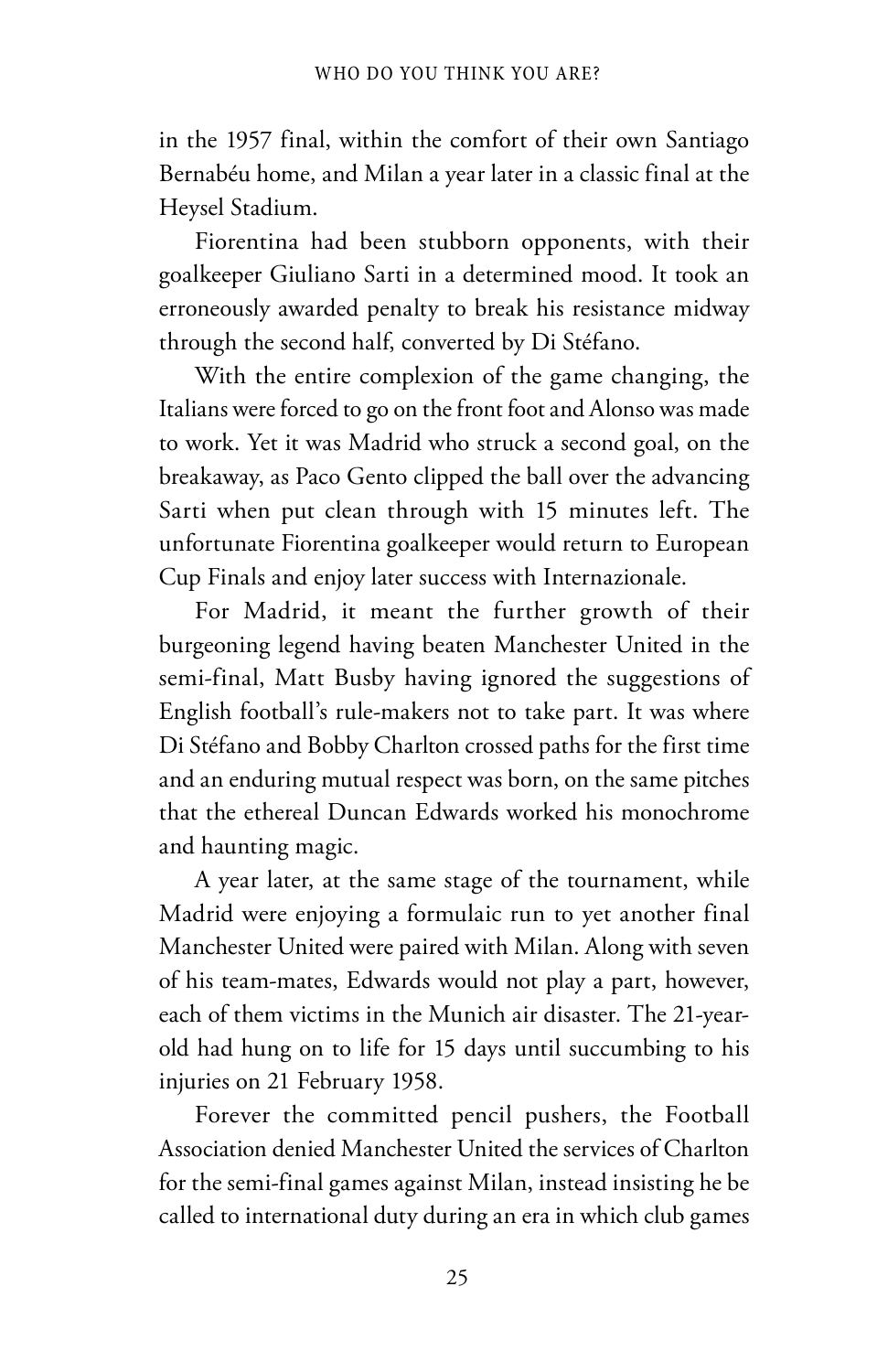overlapped with internationals. After a spirited 2-1 win for United in the first leg at Old Trafford, the Serie A champions were too strong at the San Siro.

In Brussels, it was Madrid who prevailed once again, twice coming from behind to defeat the Milan of Cesare Maldini, Nils Liedholm, and Juan Alberto Schiaffino.

It was Schiaffino who opened the scoring just before the hour with a curled effort that evaded the despairing dive of Alonso. Di Stéfano was again seemingly Madrid's saviour with his 74th-minute equaliser, yet it was a goal that sparked a wild five minutes in which two more were scored.

First, Ernesto Grillo gave Milan the advantage once again from distance, before Rial looped in Madrid's second leveller. With Madrid utilising their greater experience in the big moments, it was left to Gento to roll in the winning goal in extra time.

As impressive as this all-encompassing domination of Madrid's was, the European Cup was already becoming a wonderfully layered competition and its first playing certainly turned heads and changed minds. In 1956/57, Bulgaria, Czechoslovakia, England, Luxembourg, Romania, and Turkey all joined the party. Madrid aside, who were granted entry as holders, all participants had indeed won their respective domestic league title, although Galatasaray's was more of a provincial Istanbul-based competition.

It was a marked contrast to the 1955/56 interest in participation. Suddenly, after the success of the inaugural playing of the tournament, no club seemed blasé enough to decline their invitation for the second event.

By 1957/58, Ireland, Northern Ireland, and East Germany were now on board. Turkey, however, fumbled their spot in the tournament, with the Turkish FA not being swift enough to register Beşiktaş in time for the draw.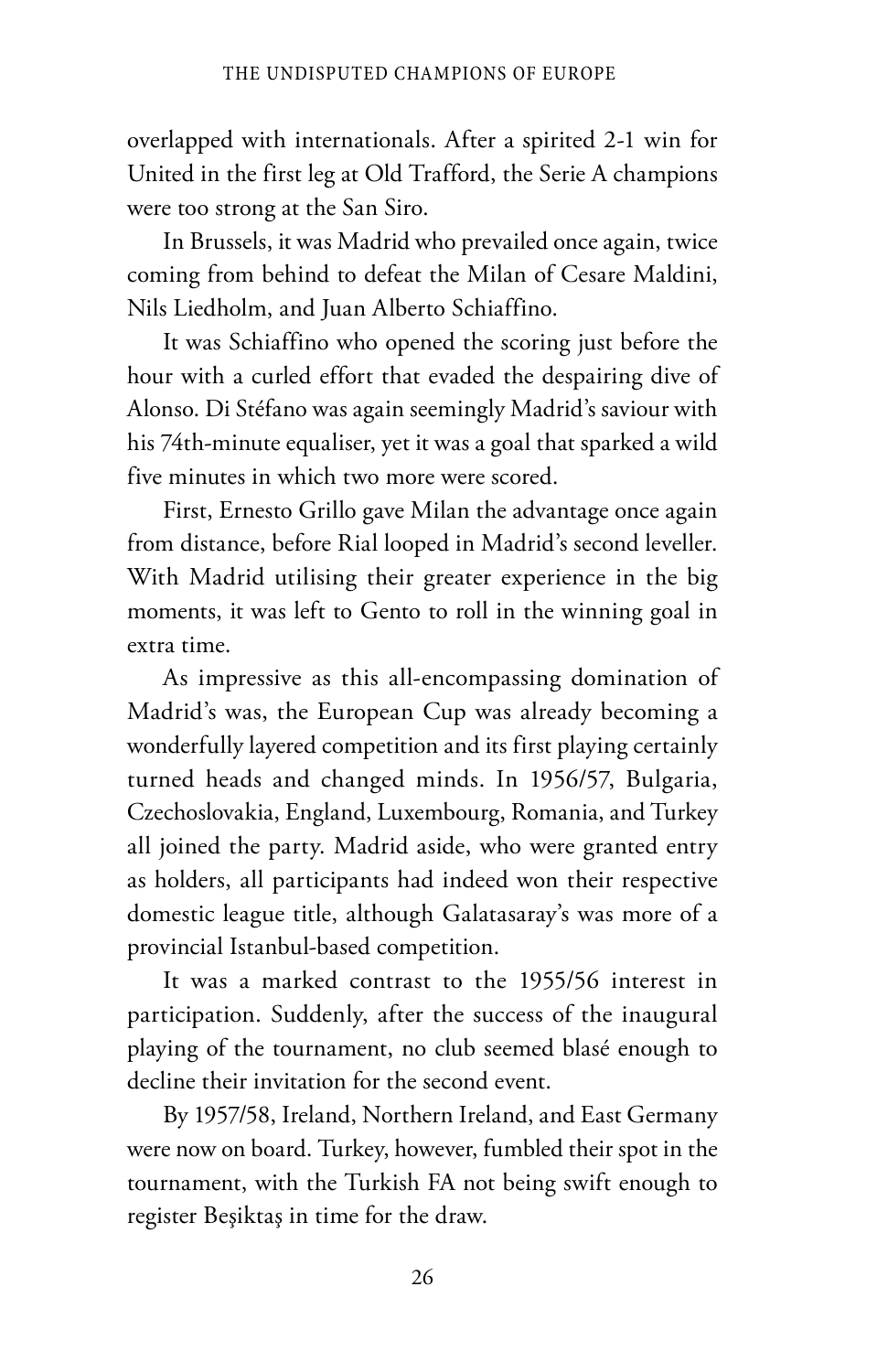Again, it was in the main domestic champions taking part, yet with Madrid having completed a European Cup and La Liga double, 1956/57 La Liga runners-up Sevilla were allowed entry, upon which they were ruthlessly beaten in the quarterfinal by the holders.

Meanwhile, in Poland, Gwardia Warszawa did not win the Ekstraklasa but still took part in the European Cup. To offset the unease of their participation, Gwardia were then knocked out in a play-off, on the toss of a coin, against Wismut Karl Marx Stadt, when the second leg of their tie was abandoned at 100 minutes due to a floodlight failure. The East German team had procured their equaliser in the 90th minute to take the game into extra time.

Added to this, it was also the first time that Benfica and Ajax took part, while Milan required a play-off to progress past Rapid Wien, and when Shamrock Rovers faced Manchester United at a Dalymount Park without floodlights, the first leg of their first round tie did not have a half-time break. The players simply swapped ends and played on. A fatigued Rovers had held the visitors to only a 1-0 half-time advantage but they capitulated during the second half, eventually going down 6-0. In the second leg at Old Trafford, with floodlights and a halftime interval, Rovers put up strong resistance and Busby's side only managed to win 3-2.

In 1958/59, Greece and Finland took up their right to places in the tournament for the first time, although Olympiacos withdrew when drawn to face the Turkish champions Beşiktaş, who had gained entry by winning the second, and last, Federation Cup tournament. It was a success that went unrecognised as an official Turkish title until 2002.

Manchester United were given a special invite to take part as a gesture in support of the club in the wake of the tragic events in Munich. In typically draconian fashion, the